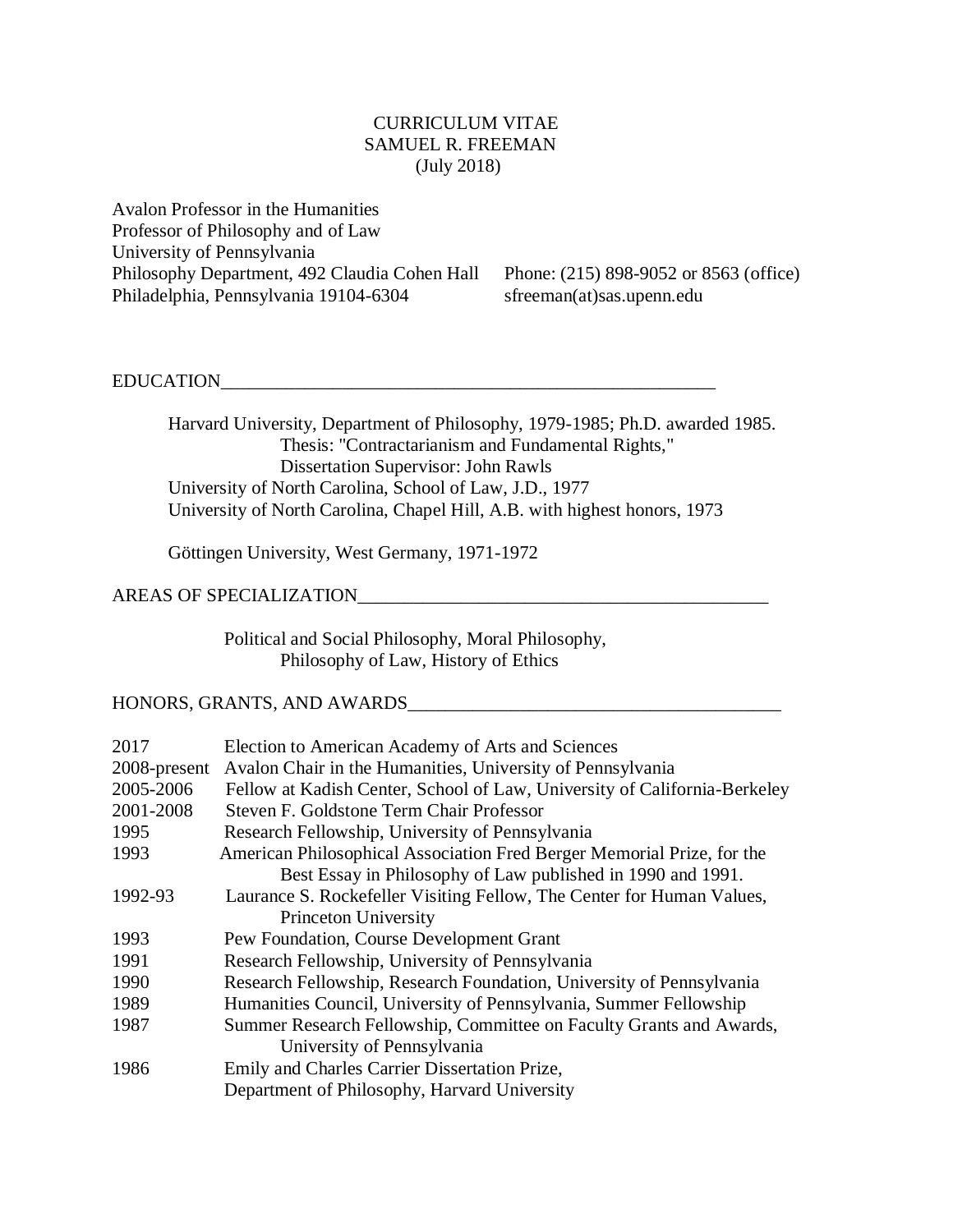| 1984-85 | Whiting Fellowship in the Humanities, Harvard University     |
|---------|--------------------------------------------------------------|
| 1982-83 | Harvard-Danforth Certificate for Excellence in Teaching      |
| 1973    | Phi Beta Kappa                                               |
| 1971-72 | Göttingen Exchange Fellowship, Göttingen University, Germany |
| 1968-73 | Morehead Scholar, University of North Carolina, Chapel Hill  |

# EMPLOYMENT\_\_\_\_\_\_\_\_\_\_\_\_\_\_\_\_\_\_\_\_\_\_\_\_\_\_\_\_\_\_\_\_\_\_\_\_\_\_\_\_\_\_\_\_\_\_\_\_\_\_\_\_\_\_\_

### ACADEMIC

|                  | Sept. 2008-present Avalon Foundation Chair in the Humanities,                  |
|------------------|--------------------------------------------------------------------------------|
|                  | Professor of Philosophy and of Law, University of Pennsylvania                 |
|                  | July 2001-2008 Steven F. Goldstone Term Chair Professor of Philosophy and Law, |
|                  | University of Pennsylvania                                                     |
|                  | May-June 2007 Visiting Professor at LUISS, Rome                                |
|                  | (Libera Universita Internazionale degli Studio Soziale)                        |
| 1992-2001        | Associate Professor of Philosophy and of Law, University of Pennsylvania       |
| <b>Fall 1999</b> | Visiting Associate Professor, Philosophy, University of California, Berkeley   |
| 1985-1992        | Assistant Professor of Philosophy, University of Pennsylvania                  |
| 1981-1984        | Tutor (1984) and Teaching Fellow, Philosophy, Harvard University               |
|                  | for John Rawls (1983), Ronald Dworkin (1982),                                  |
|                  | Robert Nozick (1981, 1983, 1984) and Roderick Firth (1983)                     |
|                  |                                                                                |

# LEGAL

| 1979      | Law Clerk, Judge Dickson Phillips, U.S. Court of Appeals,     |
|-----------|---------------------------------------------------------------|
|           | 4th Circuit                                                   |
| 1977-1978 | Law Clerk, Justice Dan K. Moore, North Carolina Supreme Court |

# PUBLICATIONS\_\_\_\_\_\_\_\_\_\_\_\_\_\_\_\_\_\_\_\_\_\_\_\_\_\_\_\_\_\_\_\_\_\_\_\_\_\_\_\_\_\_\_\_\_\_\_\_\_\_\_\_\_\_

### BOOKS

*Liberalism and Distributive Justice*  Oxford University Press, 2018, 360 pp.

*Justice and the Social Contract: Essays on Rawlsian Political Philosophy* Oxford University Press, 2006, 340 pp.

*Rawls,* The Philosophers Series, Routledge, 2007, 550 pp. (Chinese translation, 2014; Spanish translation, 2016)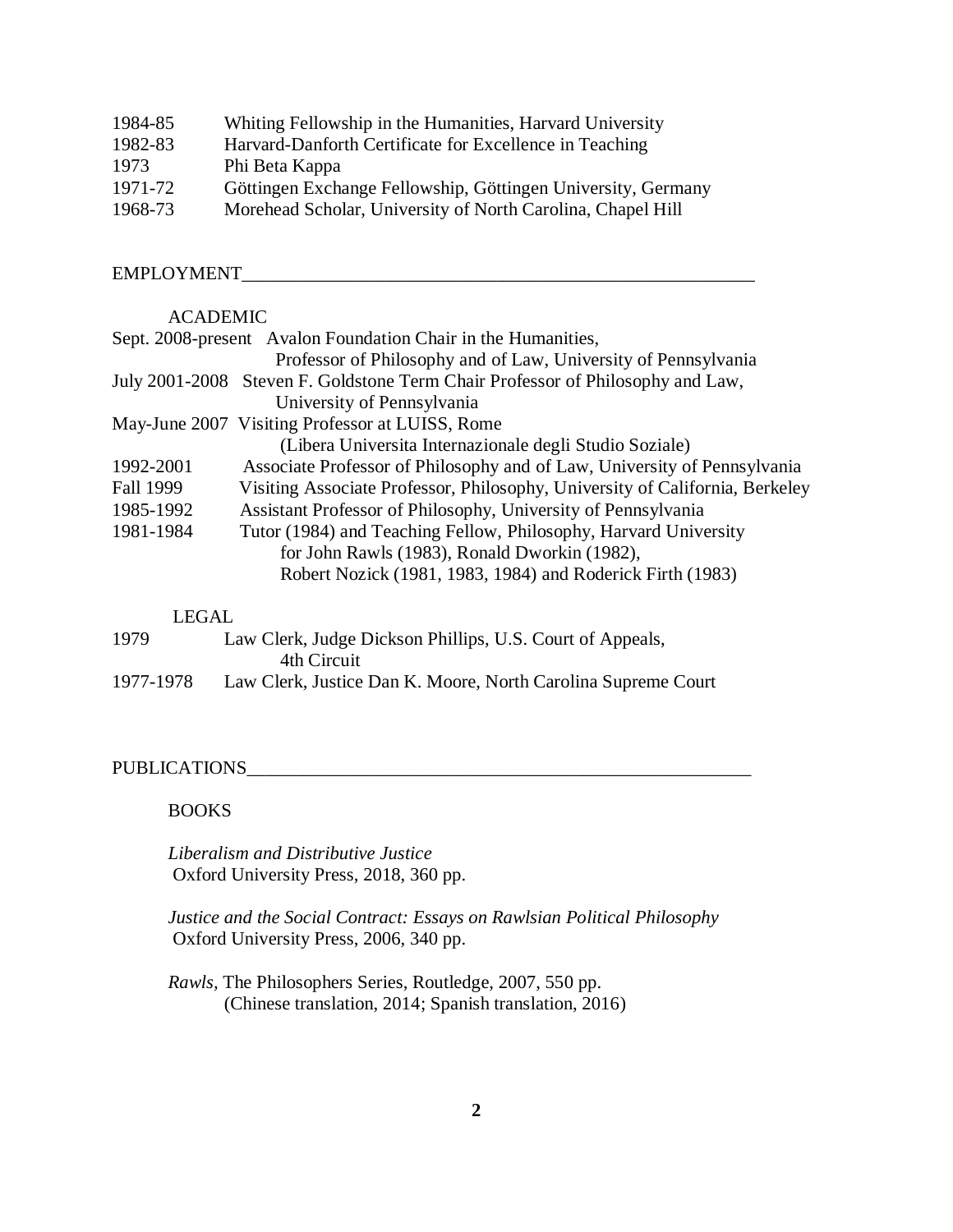#### EDITED BOOKS\_\_\_\_\_\_\_\_\_\_\_\_\_\_\_\_\_\_\_\_\_\_\_\_\_\_\_\_\_\_\_\_

'

*The Cambridge Companion to Rawls*, Samuel Freeman, editor and contributor, Cambridge University Press, 2003 (Arabic translation, 2015; Chinese edition, 2012)

*John Rawls: Lectures on the History of Political Philosophy*, Samuel Freeman, editor, Harvard University Press, 2007

*John Rawls: Collected Papers*, Samuel Freeman, editor, Harvard University Press, 1999.

*Reasons and Recognition: Essays in Honor of T.M. Scanlon*, editors, R. Jay Wallace, Rahul Kumar, and Samuel Freeman, Oxford University Press, 2011

### ARTICLES AND BOOK CHAPTERS

'Contractarian Justice and Severe Cognitive Disabilities,' in *Disability and Practice*, edited by Thomas Hill and Adam Cureton, Oxford University Press, 2018, pp. 174-203

 'Distributive Justice and the Difference Principle,' Oxford Handbook to Distributive Justice, Serena Olsaretti, ed., Oxford University Press, 2018, pp. 13-40

'The Headquarters of Neo-Marxism,' *The New York Review of Books*, LXIV no.5 (March 23, 2017 issue) Review of *Grand Hotel Abyss: The Lives of the Frankfurt School*; *Habermas: A Biography;* and *Adorno and Existence*

'Liberal and Illiberal Libertarians,' in *The Routledge Handbook of Libertarianism*, eds., Jason Brennan, et. al., Routledge, 2017, 108-124.

'The Enemies of Roger Scruton,' *The New York Review of Books,* LXIII, no. 7 (April 21, 2016 issue): pp. 32-34 (4500 words), Review of *Fools, Frauds, and Firebrands: Thinkers of the New Left*,

'The Case Against Moralism,' Bernard Williams' *Essays and Reviews, 1959-2002*, *The New York Review of Books*, LXI, no.12 (July 9, 2014): 50-52.

'The Basic Structure of Society as the First Subject of Justice,' *Blackwell Companion to Rawls*, Jon Mandle and David Reidy, eds., (Blackwell, 2014) 88-111

'It's in Your Own Best Interest,' Cass Sunstein's *The Future of Government*, *The New York Review of Books,* LX, no.16 (October 24, 2013): 38-40.

'The Social and Institutional Bases of Distributive Justice,' in *Cosmopolitanism versus*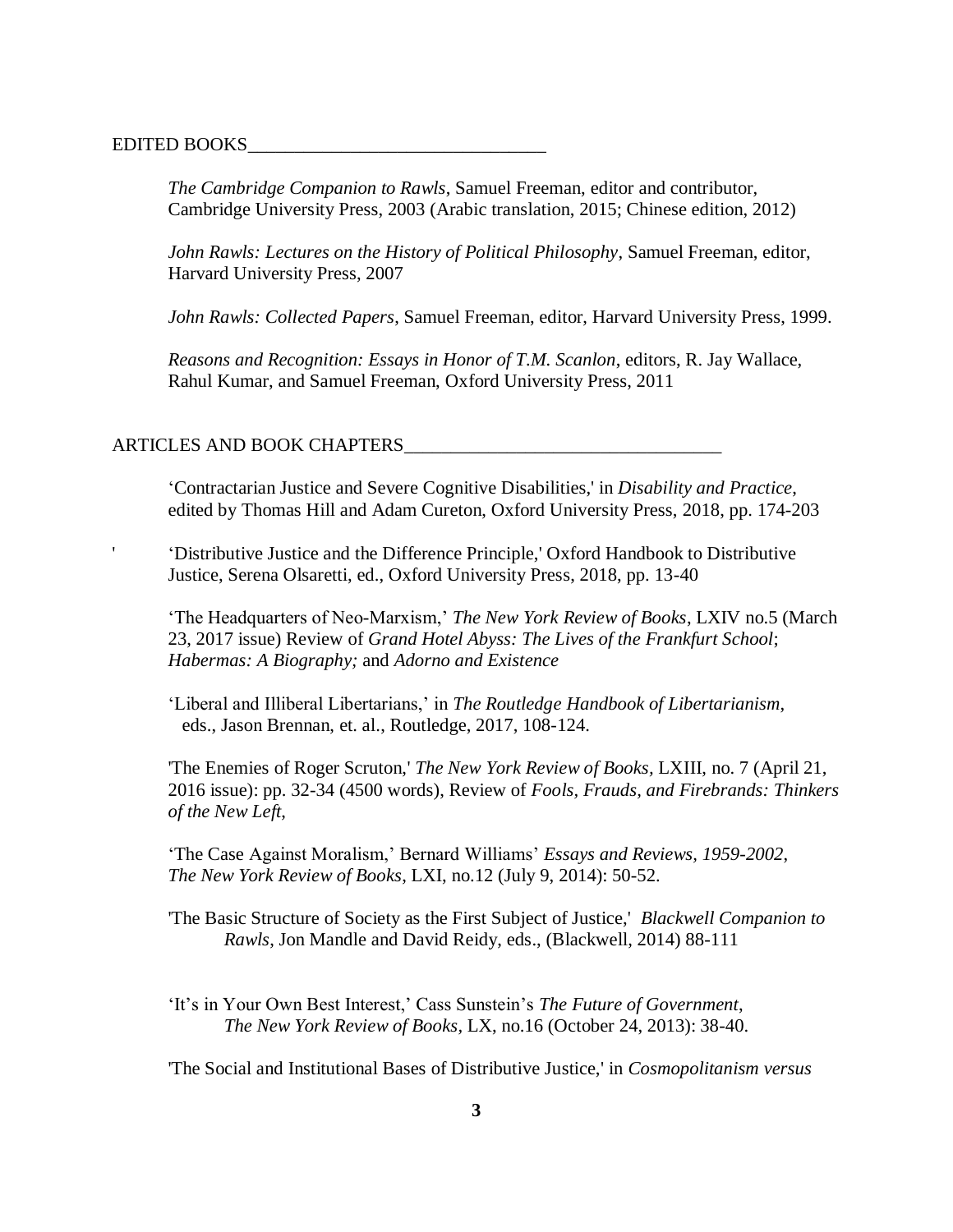*Noncosmopolitanism*, Gillian Brock, ed. (Oxford U Press, 2013), 198-221

- 'Property Owning Democracy and the Difference Principle,' *Analyse & Kritik*, 9 (no.1, 2013): 9-36.
- 'Rawls and Property Owning Democracy,' in *Unpacking Rawls*, Nicola Riva, ed. (2013, in Italian translation)
- 'G.A.Cohen's Critique of Rawls's Difference Principle,' *Harvard Review of Philosophy*, 19 (2013): 23-45
- 'Ideal Theory and the Justice of Institutions vs. Comprehensive Outcomes,' Symposium: Amartya Sen's *The Idea of Justice*, in *Rutgers Law Review*, 43 (no.2, Spring/Summer 2012): 169-210.
- 'Why Be Good,' Derek Parfit's *On What Matters*, *The New York Review of Books*, LIX, no. 7 (April 26, 2012) pp. 52-54
- 'Social Contract Approaches,' *Oxford Handbook of Political Philosophy*, David Estlund, ed., (New York: Oxford U Press, 2012) pp. 133-151

'Problems with Some Consequentialist Arguments for Moral Rights,' in *The Philosophy of Human Rights*, Gerhard Ernst, ed. (New York: Walter De Gruyter, 2011) pp. 107-128

- 'Capitalism in the Classical and High Liberal Traditions,' *Social Philosophy and Policy*, 28 (no. 2 Summer 2011): 19-55; reprinted in *Capitalism and Liberalism*, ed. Ellen Paul (Cambridge UK: Cambridge University Press, 2011)
- 'A New Theory of Justice,' Amaryta Sen's *The Idea of Justice*, in *The New York Review of Books*, Vol LVII, No. 15, (October 14, 2010): 58-60
- 'Equality of Resources, Market Luck, and the Justification of Adjusted Market Distributions,' Symposium: Ronald Dworkin's *Justice for Hedgehogs*, *Boston University Law Review*, 90 (April, 2010, no.2): 921-948.
- 'Constructivism, Facts, and Moral Justification,' *Contemporary Debates in Political Philosophy*, Thomas Christiano, ed. (Oxford, UK: Blackwell, 2009)
- 'The Burdens of Public Justification,' *Politics, Philosophy, and Economics*, 6 (no.1 2007): 5-43.
- 'Contractarianism vs. the Capabilities Approach: Martha Nussbaum's *Frontiers of Justice*,' *Texas Law Review*, 85 (no. 2, December 2006): 385-430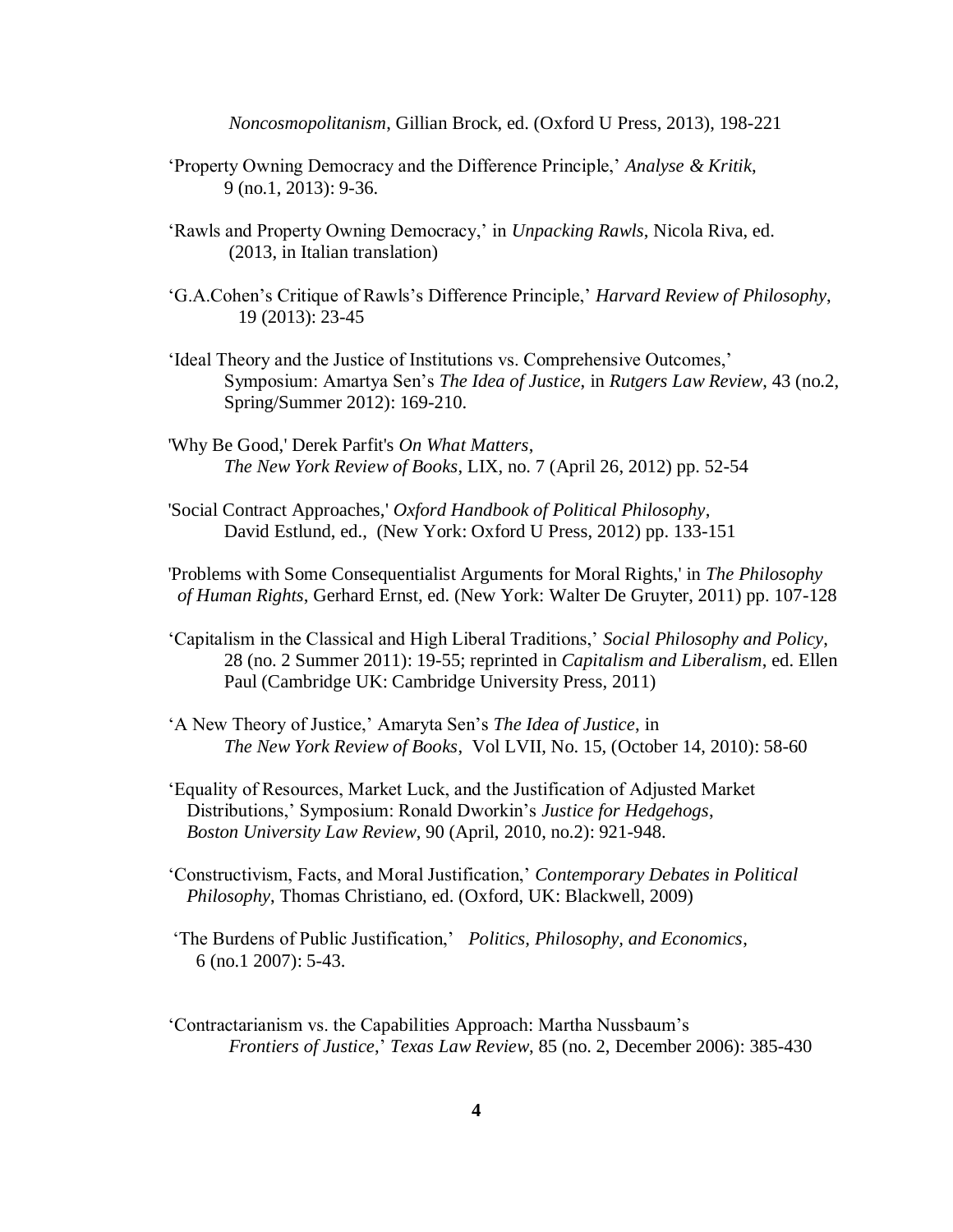- 'The Law of Peoples, Social Cooperation, Human Rights, and Distributive Justice,' *Social Philosophy and Policy*, 23, no.1, January 2006, pp. 23-61; reprinted in *Justice and Global Politics* (Cambridge University Press, 2006)
- 'Distributive Justice and the Law of Peoples,' in *Rawls's Law of Peoples: A Realistic Utopia?,* Rex Martin and David Reidy, eds., Blackwells, 2006, pp.243-260.
- 'Moral Contractarianism as a Foundation for Interpersonal Morality,' *Contemporary Debates in Moral Theory*, edited by James Drier, (Oxford: Blackwell, 2005, pp.57-76)
- 'Public Reason and Political Justification,' *Fordham Law Review* vol. 68 (April 2004) pp. 101-148. (An issue devoted to John Rawls and the Law.) (Translated into Spanish and published in the book, *John B. Rawls, El hombre y su legado intelectual*, Leonardo Garcia Jaramillo, editor)
- "John Rawls: An Overview," in *The Cambridge Companion to Rawls*, Samuel Freeman, ed. (Cambridge University Press, 2003) pp. 1-61
- "Congruence and the Good of Justice," in *The Cambridge Companion to Rawls*, Samuel Freeman, ed. (2003) pp.277-315
- 'Liberalism and the Accommodation of Group Claims,' in Paul Kelly, ed., *Multiculturalism Reconsidered* (Cambridge, Eng: Polity Press, 2003), pp.18-30,
- "Illiberal Libertarians: Why Libertarianism is not a Liberal View" *Philosophy and Public Affairs*, vol. 30, no.2 (Spring 2001) Pp.105-151.
- "Deliberative Democracy: A Sympathetic Comment," *Philosophy and Public Affairs*, vol. 29, no. 4, (Fall 2000 issue) pp. 371-418

"Liberalism, Inalienability, and Rights of Drug Use," in *Drugs and the Limits of Liberalism*, edited by Pablo DeGreiff, Cornell University Press, 1999, pp.110-130.

- "Utilitarianism, Deontology, and the Priority of Right," *Philosophy and Public Affairs*, vol.23, no.4, Fall 1994, pp.313-349
- "Political Liberalism and the Possibility of a Just Democratic Constitution," *Chicago-Kent Law Review*, vol.69, no.3, 1994, pp.301-350.
- "Criminal Liability and the Duty to Aid the Distressed," *University of Pennsylvania Law Review*, vol.142, no.5, May 1994, pp.2001-2040.
- "Democracia E Controle Juridico Da Constitucionalidade," Lua Nova: Revista de Cultura E Politica, no.32, Summer 1993, pp.181-199. (A translation of "Democracy and Judicial Review," presented at the Geneva Symposium on Social Justice, May 5,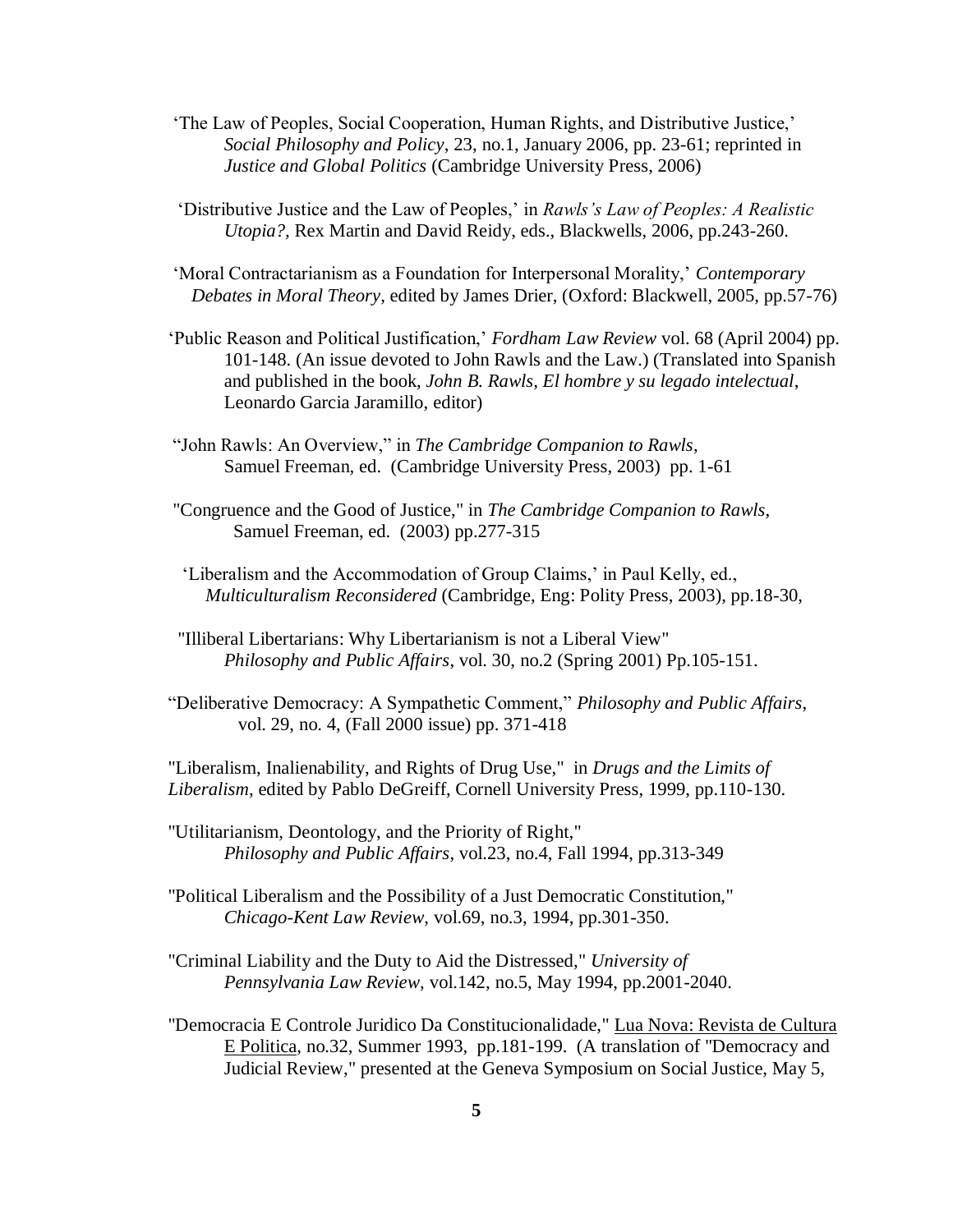1993, and published in this Brazilian journal of culture and politics.)

- "Original Meaning, Democratic Interpretation, and the Constitution," *Philosophy and Public Affairs*, vol.21, no.1, Winter 1992, pp.3-42.
- "Contractualism, Moral Motivation, and Practical Reason," *Journal of Philosophy*, vol.88, no.6, June 1991, pp.281-303.
- "Property as an Institutional Convention in Hume's Account of Justice," *Archiv für Geschichte der Philosophie*, vol.73, no.1, 1991, pp.20-49.
- "Constitutional Democracy and the Legitimacy of Judicial Review," *Law and Philosophy*, vol.9, no.4, November 1990, pp.327-370.
- "Morals by Appropriation," *Pacific Philosophical Quarterly*, vol.71, no.4, December 1990, pp.279-309.
- "Reason and Agreement in Social Contract Views," *Philosophy and Public Affairs*, vol.19, no.2, Spring 1990, pp.122-157.

### ENCYCLOPEDIA ENTRIES\_\_\_\_\_\_\_\_\_\_\_\_\_\_\_\_\_\_\_\_\_\_\_\_\_\_\_\_\_\_\_\_\_\_\_\_\_\_\_\_\_

- 'Liberalism,' *The Oxford Research Encyclopedia of Politics* (April, 2017) (39 pages) http://politics.oxfordre
- 'The Original Position,' *Stanford Encyclopedia of Philosophy* (2008, revised 2013) (60 pages) http://plato.stanford.edu
- "Deontology," *Encyclopedia of Ethics*, ed. 2d edition, Lawrence Becker, ed., Routledge, 2001, pp. 391-96

John Rawls, (Co-authored with Christine Korsgaard), *Encyclopedia of Ethics*, 2d edition, Lawrence Becker, Routledge, 2001, 1454-1461

Rawls, John Bordley, Encyclopedia Britannica, 2003, Encyclopedia Britannica Online

John Rawls, *The Cambridge Dictionary of Philosophy* 2d ed., Robert Audi, editor, 1999.

"Contractarianism in Ethics and Political Philosophy," *The Routledge Encyclopedia of Philosophy,* 1998, vol.2, pp. 657-665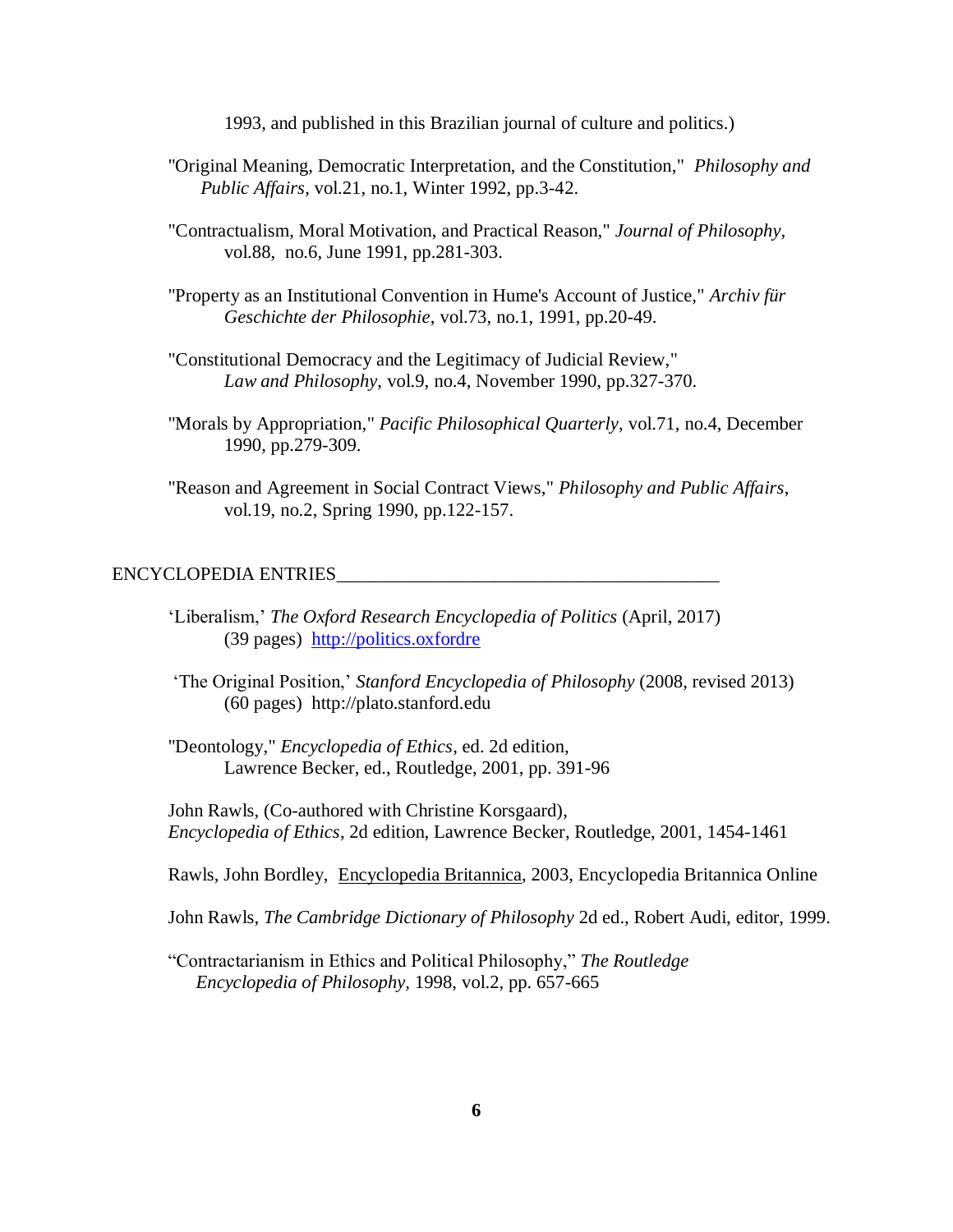"John Rawls" *The Routledge Encyclopedia of Philosophy*, 1998 vol. 8, pp. 106-110

"Contractualisme," 7500 word entry, Dictionnaire de Philosophie Morale, Monique Canto-Sperber, ed., Paris: Presses Universitaire de France, 1997

"Constitutional Law: Fundamental Rights," and "John Rawls, The Philosophy of Law of," two entries for *The Philosophy of Law: An Encyclopedia,* Garland Press, 1999

### REVIEWS\_\_\_\_\_\_\_\_\_\_\_\_\_\_\_\_\_\_\_\_\_\_\_\_\_\_\_\_\_\_\_\_\_\_\_\_\_\_\_\_\_\_\_\_\_\_\_\_\_

Review of Raymond Geuss's *Philosophy and Real Politics*, in *Ethics* vol. 120, no. 1 (Oct. 2009): 175-184

Review of Michael Otsuka's *Libertarianism without Inequality*, *Mind*, 117 (July 2008): 709-715

- Mandle on Rawls, *Utilitas*, (October 2003) (A review of Jon Mandle's book, *What's Left of Liberalism*), pp.382-386
- Review of Fred Neuhouser's *Foundations of Hegel's Social Theory: Actualizing Freedom*, *Ethics*, 112, no. 4 (July 2002) 848-54
- Review of Brian Barry's Culture and Equality, *The Journal of Philosophy*, vol 99, no. 11, November 2002, pp. 600-606

Review of John Kekes's Against Liberalism, in Ethics, vol. 108, January 1998, 602-607.

"Remarks on Kekes's 'A Question for Egalitarians,"" Brown University Electronic Article Review Service, (BEARS) (Feb. 1998) (six pages) (http://www.Brown.edu/Departments/Philosophy/bears/9802free.html)

"Sunstein on the Constitution," Review of Cass Sunstein's The Partial Constitution, in Law and Philosophy, vol.15, 1996. pp. 437-445

Review of David Lyon's Moral Aspects of Legal Theory, Ethics, vol.105, no.1, October, 1994, pp.191-93.

Review of Choice, Contract, and Consent, by Anthony de Jasay, Ethics,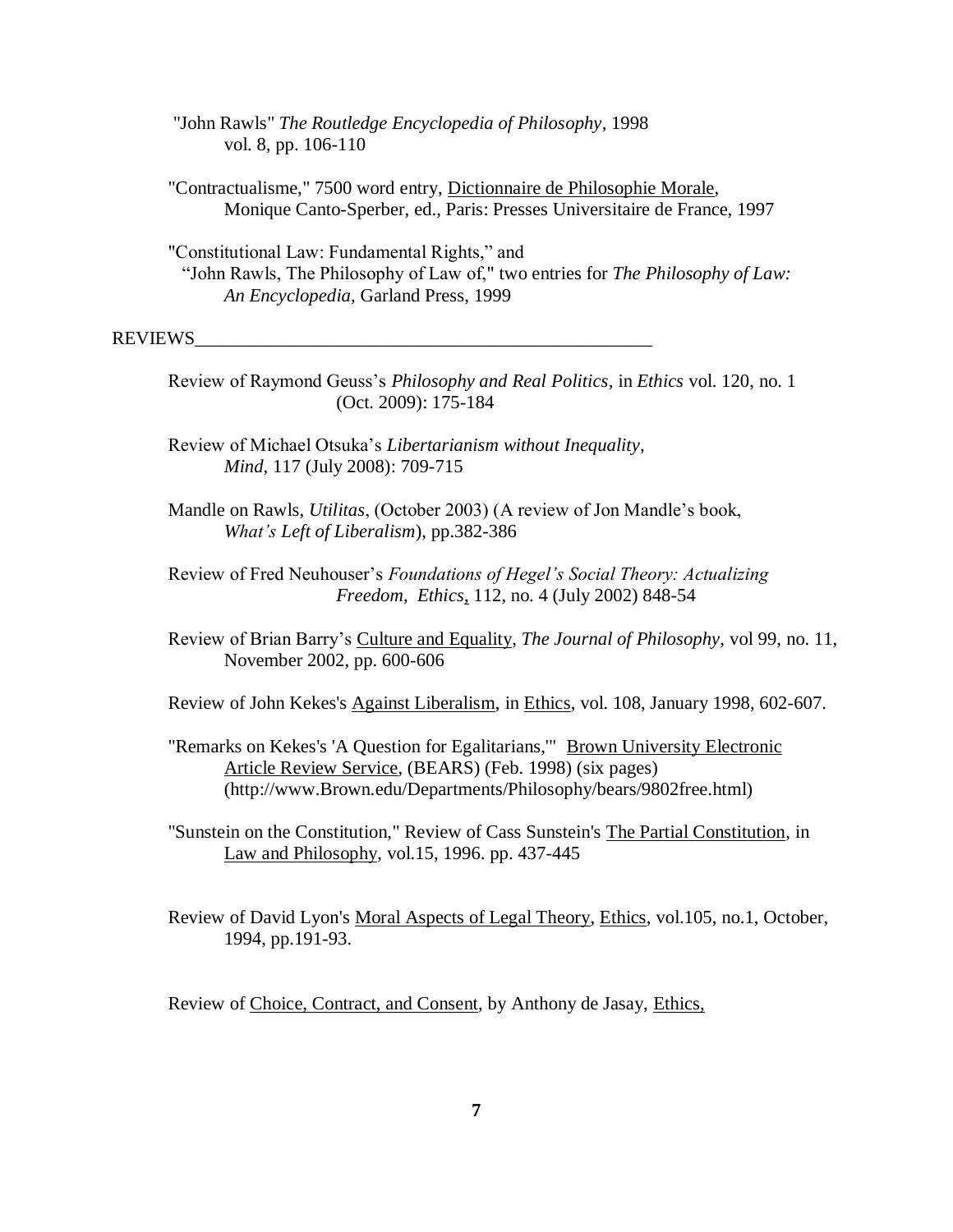vol. 103. no.4, July 1993, p.848.

"Contractarianism and the Founding of the Constitution: A Review of David Richards' Foundations of American Constitutionalism," Law and Philosophy, vol.10, no.3, August 1991, pp. 329-347.

MISCELLANEOUS

PBS Television interview (one-half hour) on 'Think Tank with Ben Wattenberg,' a program on the Political Philosophy of John Rawls, nationally televised September 3-6, 2004

'John Rawls: Friend and Teacher,' for the Chronicle of Higher Education: The Chronicle Review, December 13, 2002

The London Times, Obituary on John Rawls, November 27, 2002, p.35

OFFICES AND ACTIVITIES

PROFESSIONAL

Editor, Political Philosophy Series, Oxford University Press, 2006 to present

Associate Editor for Political Philosophy, *Stanford Encyclopedia of Philosophy*, 2002-2017

Editorial Board, *Philosophy and Public Affairs*, since January 2014

Editorial Board, *Ethics*, since October 1996

Program Committee, American Philosophical Association, Eastern Division, 1999-2001

Occasional referee for submissions to the journals *Ethics; Mind; Philosophy and Public Affairs, Pacific Philosophical Quarterly, Philosophy and Economics, Nous, Canadian Journal of Philosophy, Journal of Ethics, American Political Science Review, Law and Philosophy; Philosophy, Politics, and Economics; Philosophical Studies; Social Theory and Practice*

Occasional referee for books by Oxford University Press, Cambridge University Press, Harvard University Press, Routledge, Princeton University Press, Temple University Press

UNIVERSITY: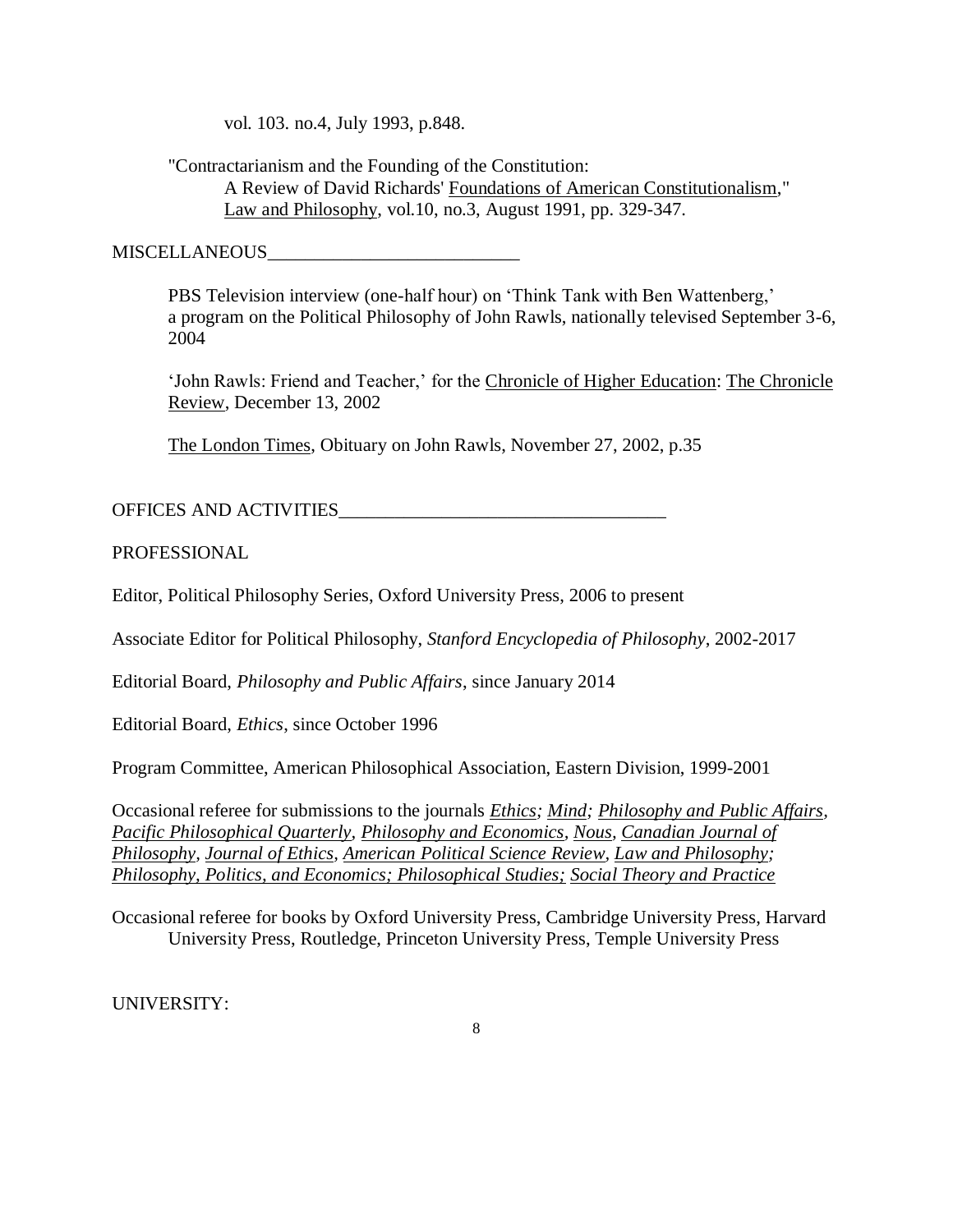- Graduate Council of the Faculties, 2015-2018 (Liaison for Internal Review of East Asian Languages and Civilization in 2016, and Chemical and Biomolecular Engineering in 2017)
- Senate Committee on Academic Freedom and Responsibility, 2008-11 Committee Chair, 2010-11

SCHOOL OF ARTS AND SCIENCES:

Graduate Chair, Philosophy Graduate Group, University of Penn., 1993-1996, 2015-2018.

- Director of Program in Philosophy, Politics, and Economics (PPE), an undergraduate major at Penn, 1996-2004
- Personnel Committee (responsible for reviewing Departmental appointments and tenure cases) Fall 2006- Spring 2009

Secretary for the Faculty, School of Arts and Sciences, 1997-1999

Chair of Committee to establish MA Degree in Bioethics in College of General Studies, 1998

Committee to Reappoint Dean of the Law School, 1997

Internal Review Committee for Urban Studies Program, 1996

# PHILOSOPHY DEPARTMENT:

Graduate Chair, 1993-1996, 2015-2018 Departmental Representative, J.D./Ph.D. Program Committee, 1994-2002 Chair Ad Hoc Committee to Assess Tenure and Reappointment of candidates in Moral and Political Philosophy, 2003, 2004, 2005, 2008, 2012 Head of Placement, 2011-12 Chair, Colloquium Committee, 2013-2014, 2014-2015 Chair of Sub-Committees, Moral Philosophy Search, 2013-2014 Head of Graduate Admissions, 2012, 2016, 2017, 2018; Admissions Committee, 2010

COLLOQUIA AND PRESENTATIONS\_\_\_\_\_\_\_\_\_\_\_\_\_\_\_\_\_\_\_\_\_\_\_\_\_\_\_\_\_\_\_\_\_\_\_\_\_\_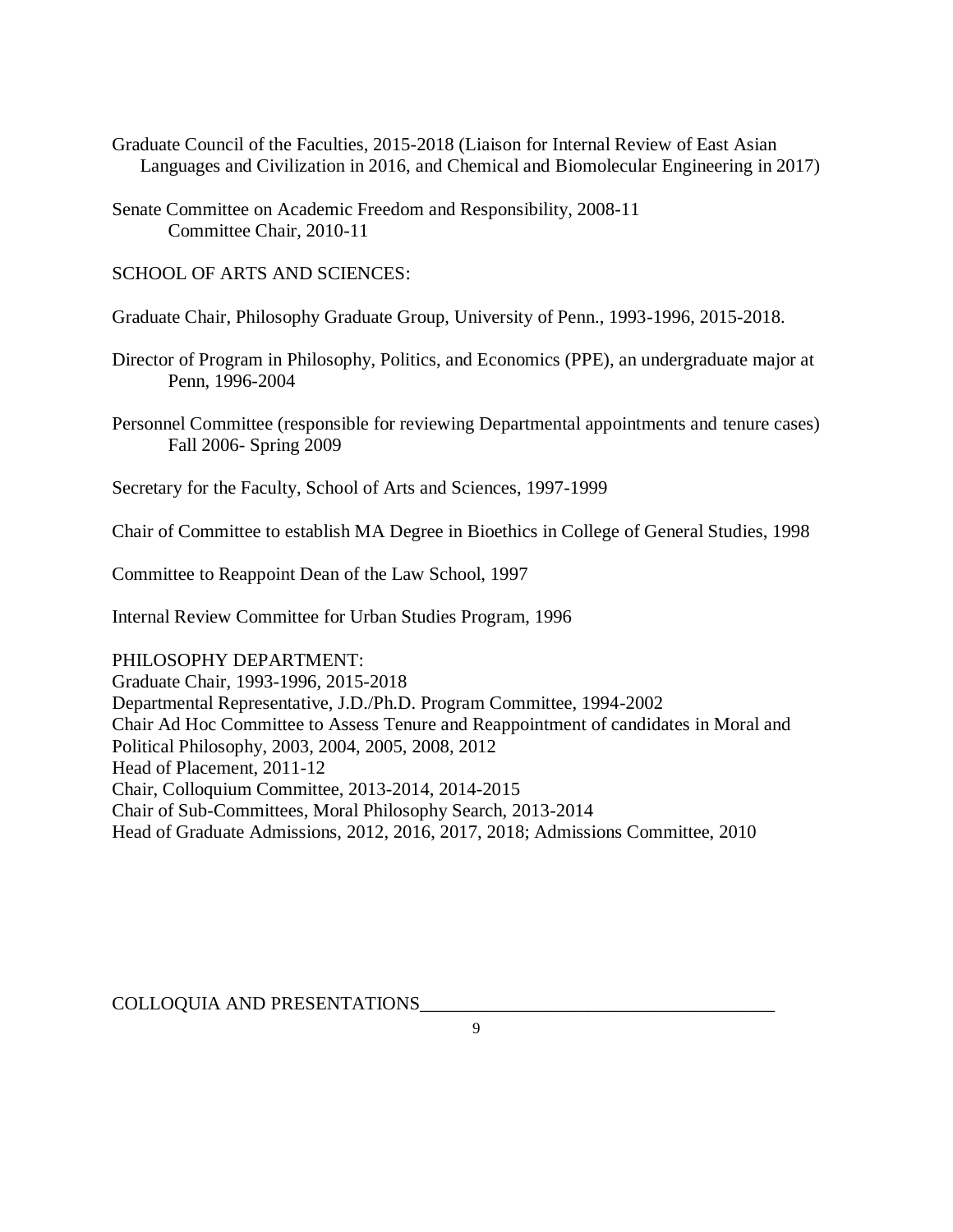Deenan on Why Liberalism Failed,' talk presented to Collegium Institute on Catholic Thought and Andrea Mitchell Center for Study of Democracy, UPenn, April 27, 2018

'Individual Freedom and Laissez-Faire Rights and Liberties,' Colloquium in Legal, Political and Social Philosophy, NYU Law School, October 5, 2017.

'Contractarian Justice and Severe Cognitive Disabilities,' Free University Berlin, Philosophy Colloquium, June 23, 2017.

'Scheffler on Relational Equality,' Free University, Berlin, Philosophy Workshop, June 24, 2017.

Comment on Ryan Muldoon's *Social Contract Theory for a Diverse World* Author Meets Critics Session: Pacific APA, Seattle, April 14, 2017

'Individual Freedom and Laissez-Faire Rights and Liberties,' PPE Conference, New Orleans, March 17, 2017.

'Distributive Justice and the Difference Principle,' University of Vermont, Conference in Honor of Professor Arthur Kuflik, May 19-20, 2016

'Rawls on Distributive Justice and the Difference Principle,' Yale University, Sept. 15, 2015, Global Justice Program

'Public Reason and Overlapping Consensus,' Georgetown University, Philosophy Department, February 19, 2015

'Distributive Justice and the Difference Principle,' University of Arizona, Philosophy Department, February 17, 2015

'Private Law and Rawls's Difference Principle,' School of Law, University of Arizona, February 16 2015.

'Rawls on Distributive Justice,' Conference on the Heritage of Rawls, Ignatianum Academy, Krakow, Poland, June 2-3, 2014

'Private Law and Rawls's Difference Principle,' University of Amsterdam, conference on Rawls and Private Law, Jan. 31, 2014

Contractarianism and Disability Rights,' Workshop on Philosophical Approaches to Disability, May 21-24, 2013, Emerald Isle, N.C.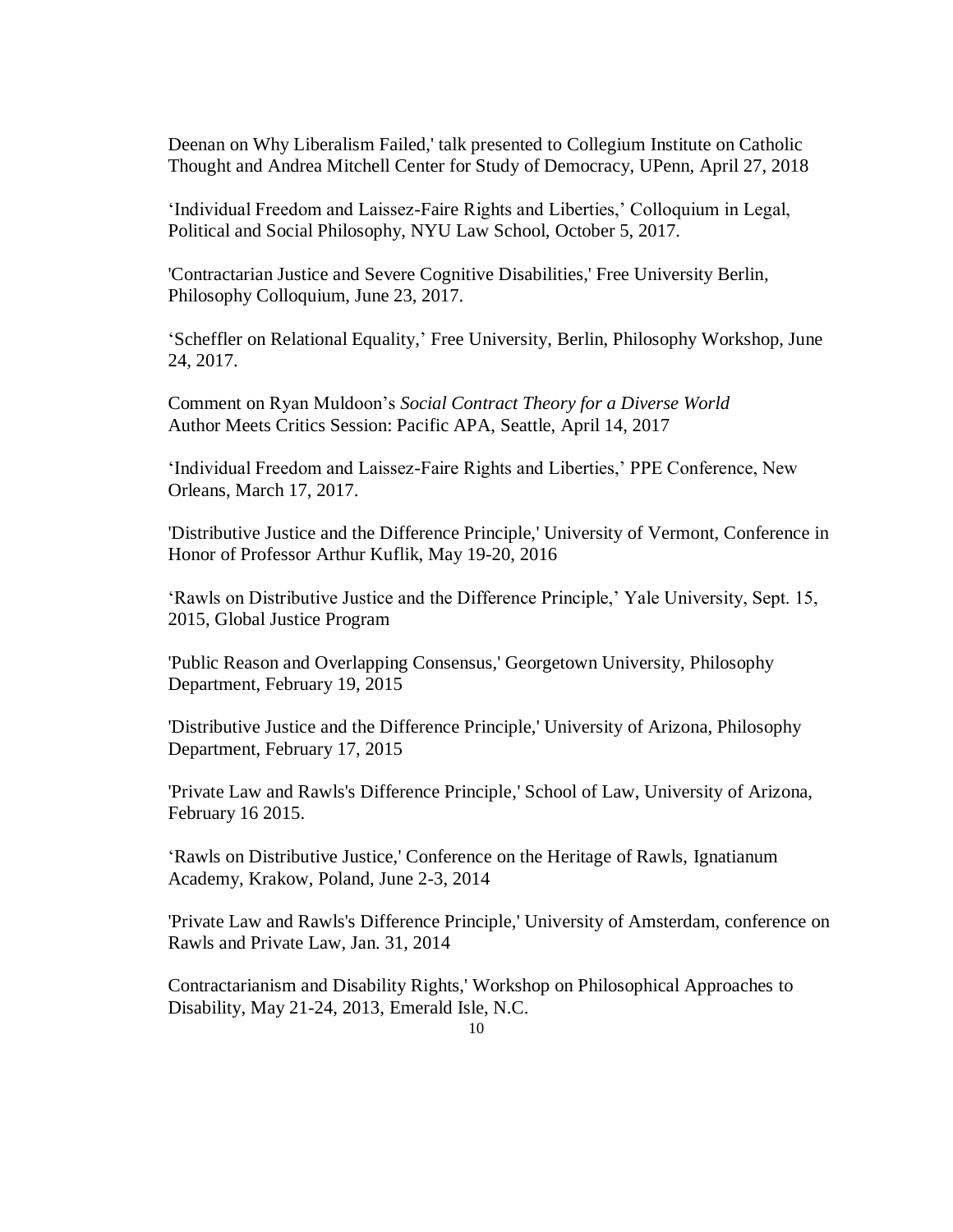'Distributive Justice and the Difference Principle,' American Philosophical Association, Symposium on John Rawls, Atlanta, December 29, 2012

'Liberalism and the Social Bases of Distributive Justice,' Political Philosophy Colloquium, NYU, December 13, 2012

'Property-Owning Democracy and the Difference Principle,' at a Conference on 'Unpacking Rawls,' Centro Einaudi, Turin, Italy, Sept. 29-30, 2012.

'Liberalism and Libertarianism,' 3 lectures, July 9, 11, and 13, 2012, Philosophy Department, Bogazici University, Istanbul, Turkey

'The Social and Institutional Bases of Distributive Justice,' Washington University, St. Louis, June 27, 2012, Guest speaker at NEH Workshop

'Property-Owning Democracy and the Difference Principle,' Keynote address, Conference on Property-Owning Democracy, University of Zürich, May 31-June 1, 2012

'Property-Owning Democracy and the Difference Principle,' NYU Philosophy Department, May 5, 2012

'Liberalism, Capitalism, and Libertarianism,' NYU Law School Colloquium in Legal, Political and Social Philosophy, September 29, 2011

'Perfect Justice and the Well-Ordered Society,' Symposium on Amartya Sen's *The Idea of Justice*, Rutgers Law School, April 15-16, 2011

Problems with Some Consequentialist Arguments for Moral Rights,' University of London, Law Faculty, March 2, 2011

'Capitalism in the Classical and High Liberal Traditions,' Princeton University, Center for Human Values, Dec. 16, 2010

'Capitalism in the Classical and High Liberal Traditions,' University of Wisconsin- Milwaukee, Philosophy Department, November 12, 2010

'Rawls on Economic Liberty, Equal Opportunity, and Equal Political Rights' GPPC Rawls Symposium: College of New Jersey, 10/23/2010

'Capitalism in the Classical and High Liberal Traditions,' (a) *Social Philosophy and Policy*, Symposium on Liberalism and Capitalism, Perryville, Ohio, May 1, 2010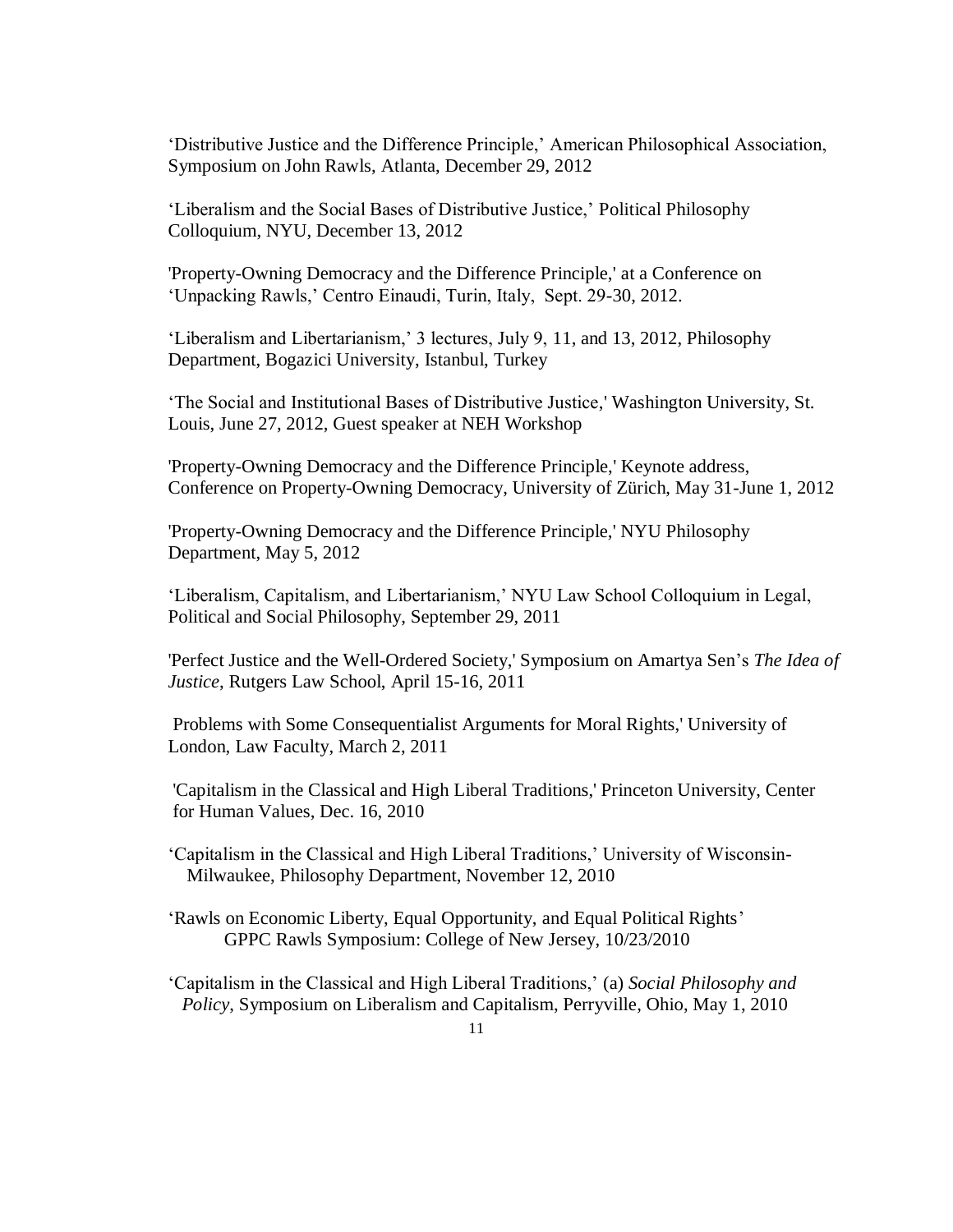(b)University of Tennessee Philosophy Department, April 16, 2010; (c) Michigan State University, Philosophy Department, March 19, 2010

'Assessing the Luck Egalitarian Critique of the Difference Principle,' Queens University, Kingston, Canada, October 2009

'Equality of Resources, Market Luck, and the Justification of Adjusted Market Distributions,' Symposium on Ronald Dworkin, Boston University Law School, September 28, 2009

"Some Problems with Consequentialist Arguments for Moral Rights," Conference on Human Rights, Venice, Italy, August 29- September 3, 2009.

"Some Problems with Consequentialist Arguments for Moral Rights," American Philosophical Association, Western Division, April 8, 2009, Vancouver, Canada

"The Social and Institutional Bases of Distributive Justice,"

- (a) University of Arizona, October 31, 2008;
- (b) Stanford University, Political Science Department, January 30, 2009
- (c) University of Georgia, Political Science, February 27, 2009;
- (d) University of Delaware, Philosophy, March 1, 2009

"On John Tomasi on Liberalism," Brown University workshop, September 26, 2008

"Constructivism, Facts, and Moral Justification,"

(a) Philosophy, Tulane University, April 13, 2007

- (b) Philosophy, Johns Hopkins University, April 17, 2007
- (c) LUISS, Rome, Italy, June 1, 2007
- (d) Philosophy, Ohio University, Ethics Lecture Series, April 2007
- "The Contractarian Justification of Judicial Review," School of Law, University of Texas at Austin, March 2007

'The Burdens of Public Justification,'

- (a) Philosophy, Indiana University (February 2007)
- (b) Philosophy, University of Texas at Austin (March 2007)
- 'Constructivism, Facts, and Moral Justification,' 40th annual Chapel Hill Colloquium, October 7, 2006

'The Burdens of Public Justification,' Stanford University, June 2, 2006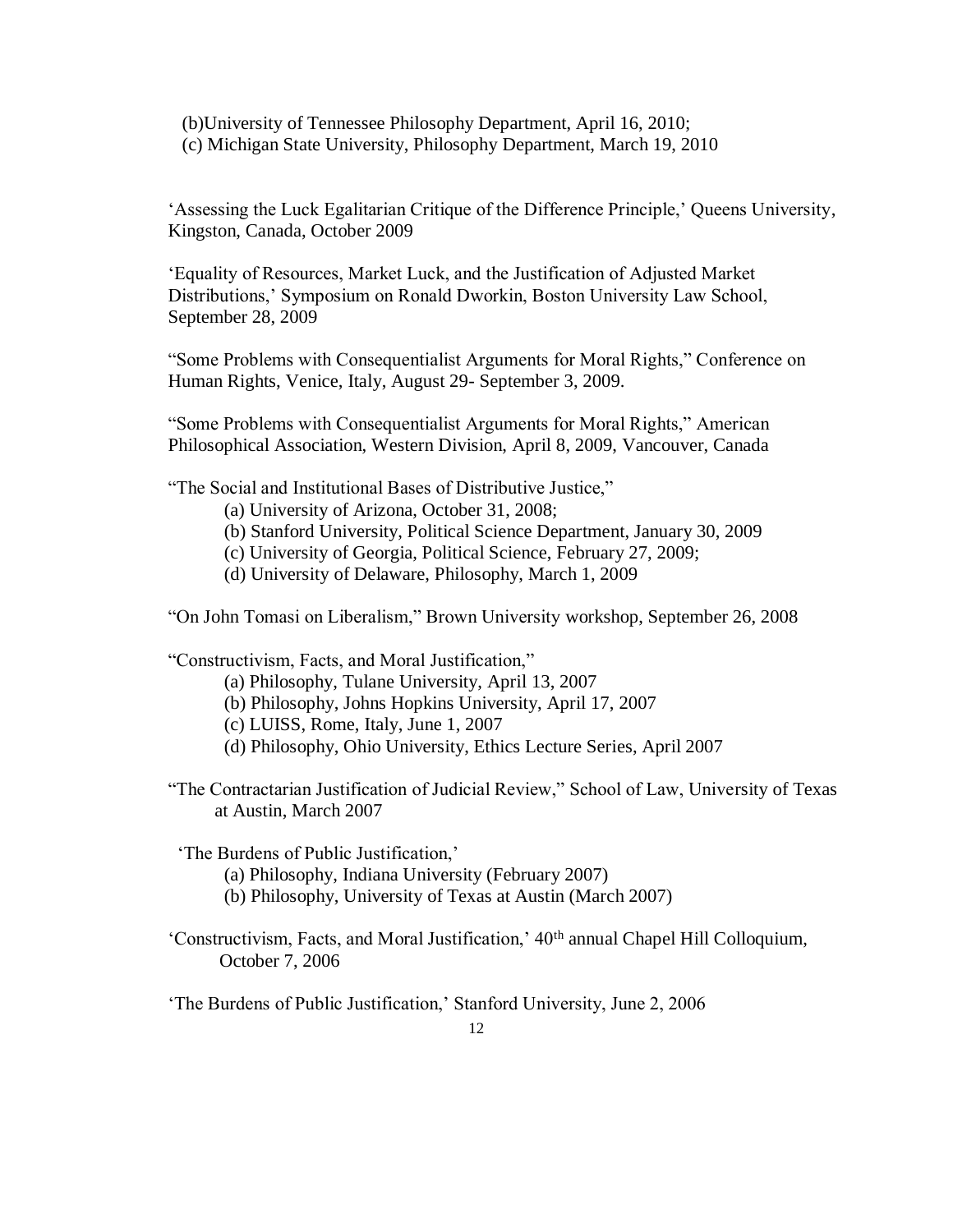- 'Distributive Justice and the Law of Peoples,' University of California, Riverside, May 6, 2006
- 'The Burdens of Public Justification,' The Murphy Institute, Washington & Lee, March 8, 2006
- "Distributive Justice and the Law of Peoples," Oxford Conference in Legal Philosophy, Baillol College, March 6-8, 2005
- "Justice and Responsibility," Invited Paper presented at Author meets Critics session on Susan Hurley's *Justice, Luck, and Knowledge,* Pacific Division APA Meetings, San Francisco, March 25, 2005
- "Distributive Justice and the Law of Peoples," School of Law, Boalt Hall, University of California, Berkeley, February 25, 2005
- "The Law of Peoples, Social Cooperation, Human Rights, and Distributive Justice," Conference on International Justice, Bowling Green State University, October 2004
- "Rawls, Utilitarianism, and Social Policy," Invited Paper presented at a special session on John Rawls and Utilitarianism at the Central Division APA meetings, April 25, 2004
- University of Utah, Philosophy Department, two papers read, March 12-13, 2004: (A) "Moral Contractarianism as a Foundation for Interpersonal Morality" (B) "Public Reason and Political Justification"
- "Public Reason and Political Justification," Symposium on Rawls and the Law, Fordham University School of Law, November 7-8, 2003

"Moral Contractarianism as a Foundation for Interpersonal Morality," three occasions during Fall 2003:

- (a) as the Stranahan Lecture, at Bowling Green State University, October 19, 2003;
- (b) at Northwestern University, Philosophy Department, Sept. 24, 2003;
- (c) at University of Illinois, Urbana-Champaign, Philosophy Department, Sept.23, 2003
- "Remarks on Moral Contractarianism," Conference on Contractarianism and Law, University of Pennsylvania Law School, May 2-3, 2003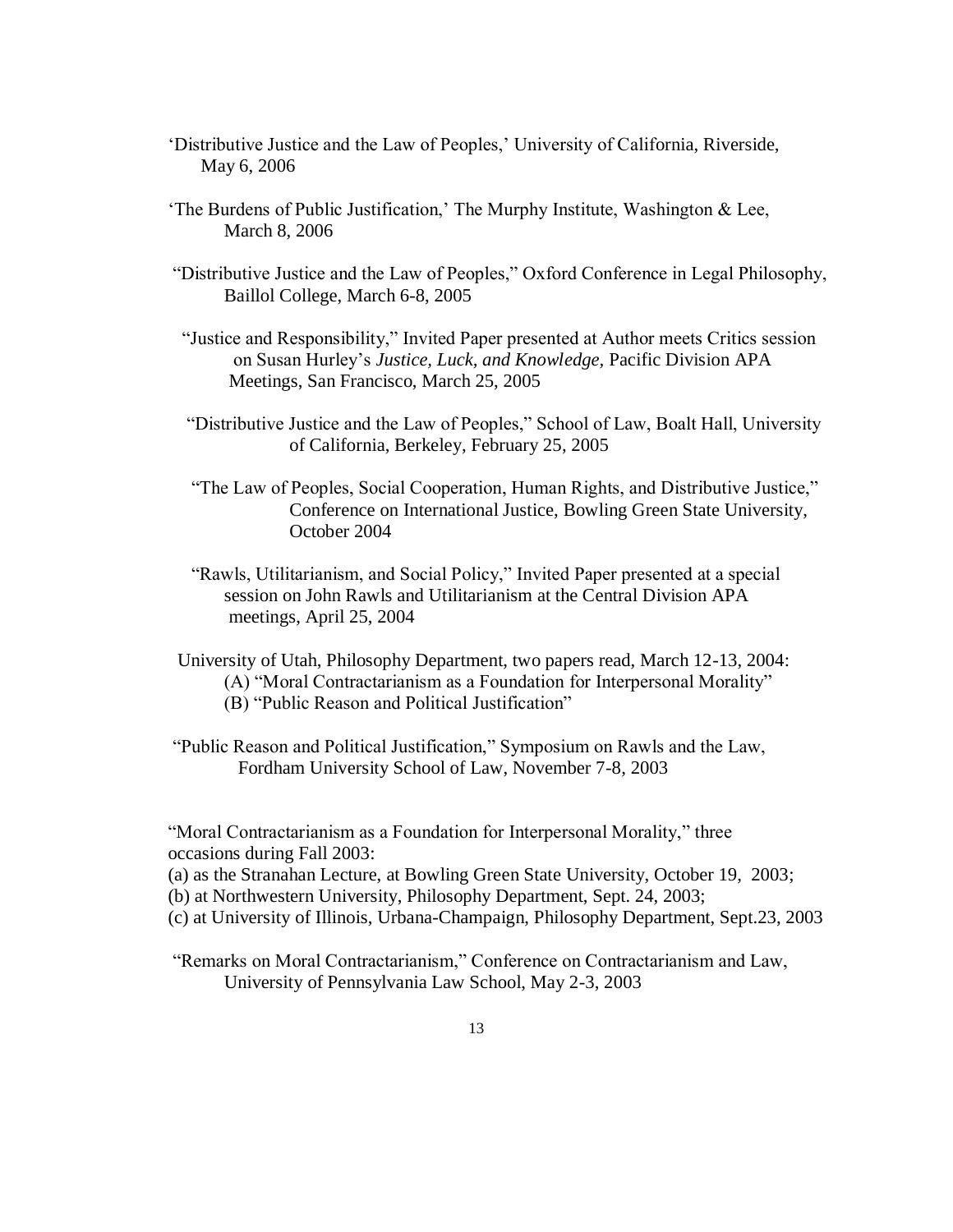"Moral Contractarianism and the Foundations of Morality," paper presented at U.S. Naval Academy, Annapolis, March 26, 2003

"On Rawls and Liberalism," Villanova Law School, January 29, 2003

- American Political Science Association, Annual Meetings, San Francisco, "Democracy and Public Reason," August 30, 2001
- Columbia University, School of Law, Conference paper on Brian Barry's Culture and Equality, April 26-27, 2001
- NYU Department of Philosophy, Colloquium, "Illiberal Libertarians," March 3, 2001
- University of North Carolina, Conference on Equality and the Law, "Remarks on Egalitarianism and Tort Law," October 13-15, 2000
- Boalt School of Law, University of California, Colloquium, "Deliberative Democracy and Public Reason," December 5, 1999
- University of Kansas, Philosophy Department, Colloquium, "Illiberal Libertarians," November 13, 1999
- University of California, Berkeley, Colloquium, Department of Philosophy, "Illiberal Libertarians," Sept. 30, 1999
- Symposium paper on John Rawls, "Rawls on Public Reason," American Political Science Association Convention, Atlanta, GA, September 3, 1999
- Tufts University, Colloquium, "The Burdens of Public Justification," November 6, 1998.
- Cornell University, Symposium on Democracy and Education, "Liberalism and Religious Education," April 24-26, 1998.
- American Philosophical Association, 1997, Kant Society, "Kant, Rawls and the Law of Peoples," December 28, 1997, Atlanta, Ga.
- University of California, Riverside, Conference on Constructivism in Moral Theory: "From Kantian to Political Constructivism," April 11-12, 1997.
- University of Wisconsin, Philosophy Department, Colloquium,"Congruence and the Good of Justice," April 12, 1996.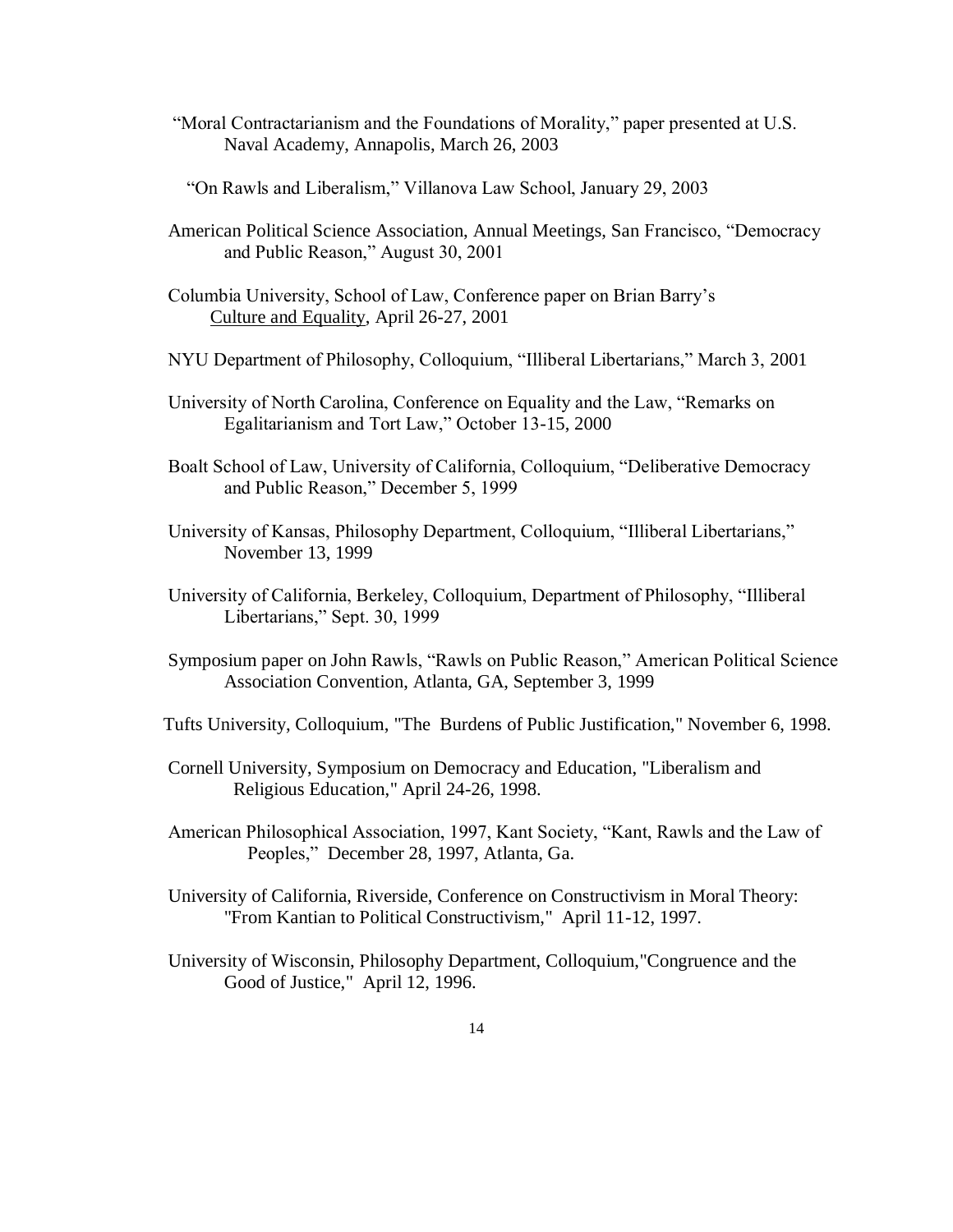- Oxford University, Conference on Legal and Political Philosophy at Brasenose College, "Utilitarianism, Deontology, and the Priority of Right," July 1-July 15, 1995.
- SUNY at Buffalo, Conference on Democracy and Drug Use, "Liberalism, Inalienability, and Rights of Drug Use," September 15-17, 1995.

University of Pennsylvania, School of Law, Symposium on Michael Moore's Act and Crime, "Criminal Liability and the Duty to Aid the Distressed," February 18, 1994.

- McGill University, Faculty of Law, "Constitutional Democracy and the Legitimacy of Judicial Review," November 14, 1993.
- University of Geneva, "Democracy and Judicial Review," read at Symposium on Philippe Van Parijs' Qu'est-ce qu'une societe juste?, May 5, 1993.
- University of Geneva, Department of Philosophy, 3 lectures on "Liberalism and the Limits of Libertarianism," May 3, 4, and 6, 1993.
- American Philosophical Association, Western Division, APA Fred Berger Memorial Prize, Symposium on my "Constitutional Democracy and the Legitimacy of Judicial Review," March 27, 1993 (Jeremy Waldron and Larry Alexander, commentators).

Princeton University, Political Philosophy Group, "Utilitarianism and Deontology"

 Princeton University, Center for Human Values, "The Illiberalism of Libertarianism," January 14, 1993.

University of California, Irvine, Philosophy Colloquium, "The Illiberalism of Libertarianism," January 23, 1992

- University of Geneva, Conference on "Social Justice: For and Against" February 13-16, 1992.
- Temple University, Philosophy Colloquium on Liberalism, March 6, 1992.
- American Philosophical Association, Central Division meeting, April 1991 Comment: "Hegel on Legal Personality."
- Columbia University, Philosophy Colloquium, "The Illiberalism of Libertarianism," October 24, 1991.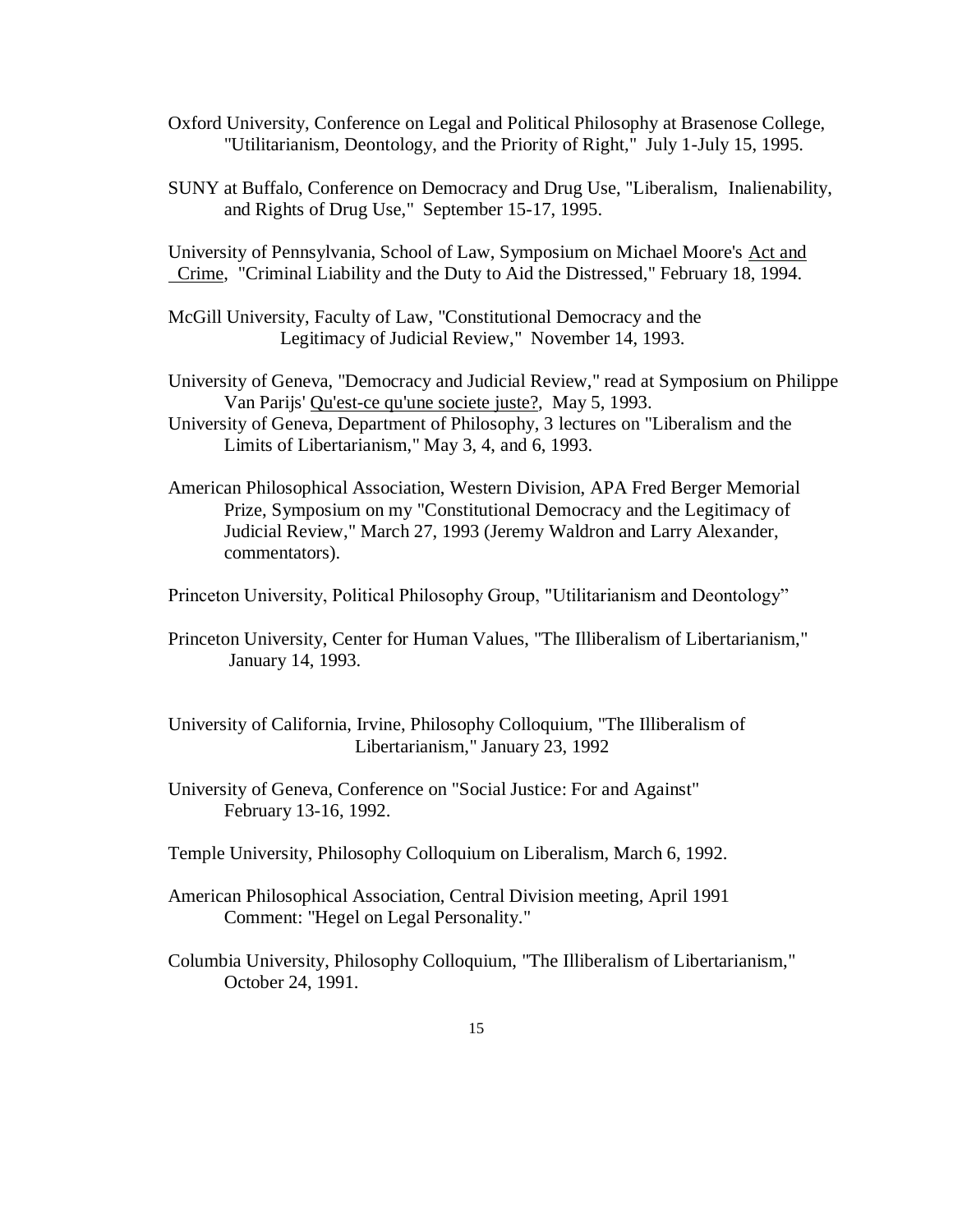Swarthmore College, Philosophy Colloquium on Liberalism, November 21, 1991.

TEACHING EXPERIENCE AT UNIVERSITY OF PENNSYLVANIA:

I. Past three years, 2015-2018: Spring 2018--Philosophy 578: Topics in Political Philosophy: Rawls and His Critics Fall 2017-- Philosophy 277: Justice, Law, and Morality; Phil. 479: History of Modern Political Philosophy Spring 2017--Philosophy 578: Topics in Political Philosophy: Liberalism and Distributive Justice Fall 2016-- Philosophy 8: The Social Contract; Philosophy 376: Justice Spring 2016—Philosophy 479: History of Modern Political Philosophy Philosophy 277: Justice, Law, and Morality; Fall 2015— Philosophy 700: Dissertation Seminar

II. 1985-2018:

Philosophy/PPE 8, The Social Contract, An Introduction to Political Philosophy, Spring 1994, 1998, 2000, 2001, 2002, Fall 2002, Spring 2004-2009 & 2012, Fall 2014 & 2016

Philosophy 2, Introductory Ethics, Fall Term, 1985-90

Philosophy 72, Biomedical Ethics, Spring Term, 1990, Fall 1991 (also taught in College of General Studies, Fall Term 1987,1988, 1993, 1994; Spring Term 1988, 1994, 1998; Summer Term 1988,1989,1990, 1992,1993, 1994, 1996, 1997, 1999, 2000)

Philosophy 77, Philosophy of Law, Spring Term, 1986-88, 1991-92

Philosophy 277, Justice, Law, and Morality: Philosophy and the Constitution, Spring 2010 & 2016, Fall 2010, 2011, 2013, 2014, 2017

Philosophy 376, Justice, Spring Term 2003, 2014, 2015; Fall Term 2008, 2010,

Philosophy 377, Philosophy and the Constitution, Spring 1995, Fall 1997, Fall 2001, Fall 2006

PPE 475, Seminar for Senior PPE majors, Fall 1996, 1997, 2000, 2004

Philosophy 479, Modern Political Philosophy: Hobbes, Locke, Rousseau, Hume, Mill, and Marx, 1985, 1987-1996 (one term per academic year), Fall 2002, Spring 2007, Fall 2007, 2009, 2013; Spring 2016, Fall 2017